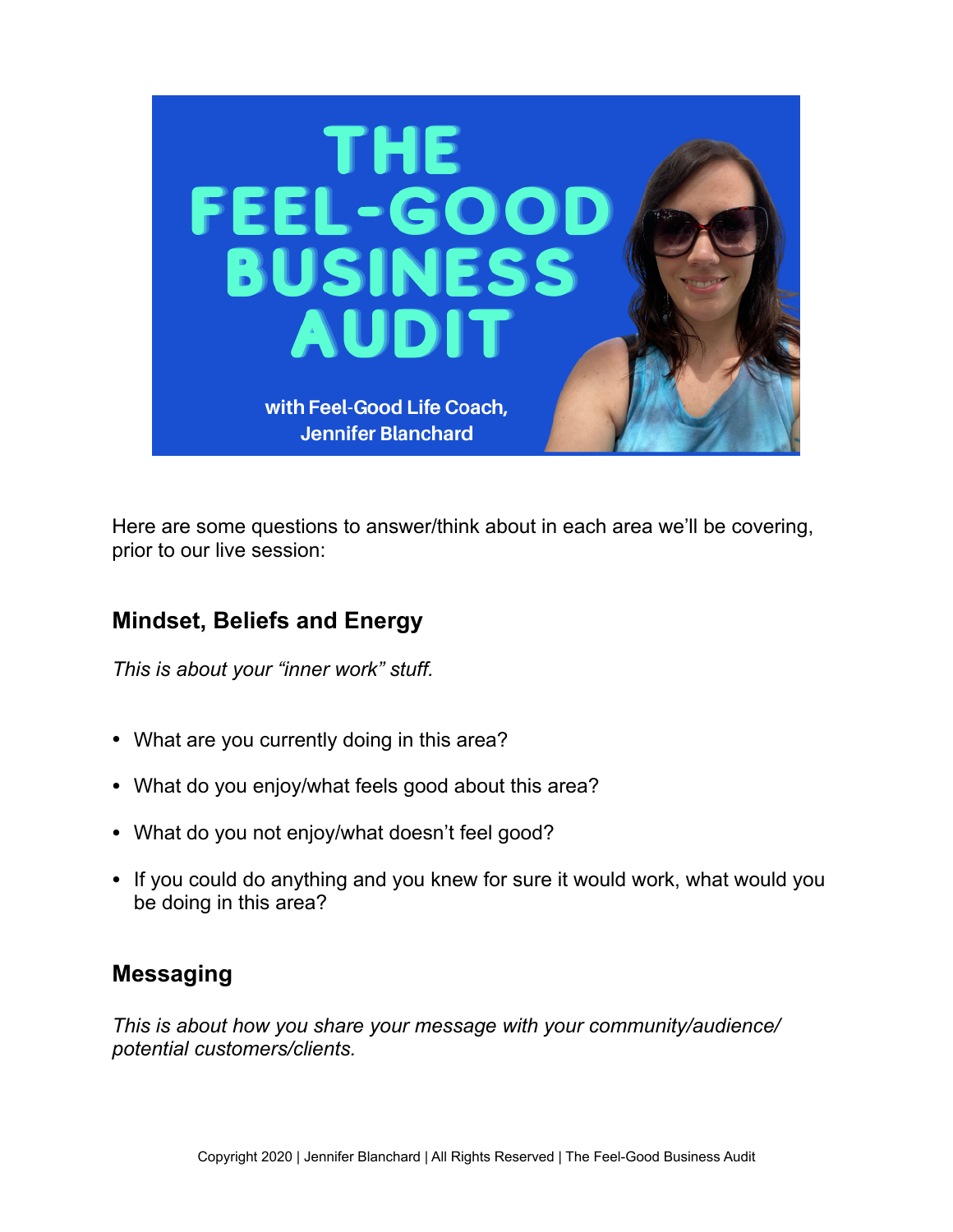- What are you currently doing in this area?
- What do you enjoy/what feels good about this area?
- What do you not enjoy/what doesn't feel good?
- If you could do anything and you knew for sure it would work, what would you be doing in this area?

### **Content Creation**

*This is about how you use content to position yourself as an expert.* 

- What are you currently doing in this area?
- What do you enjoy/what feels good about this area?
- What do you not enjoy/what doesn't feel good?
- If you could do anything and you knew for sure it would work, what would you be doing in this area?

#### **Soulmate/Ideal Clients**

*This is about who you want to work with and attract to your business, programs, offers, books, etc.* 

- Who is your soulmate client?
- What do you enjoy/what feels good about working with this type of person?
- What do you not enjoy/what doesn't feel good in the area of clients?
- If you could do anything and you knew for sure it would work, what would you be doing in this area?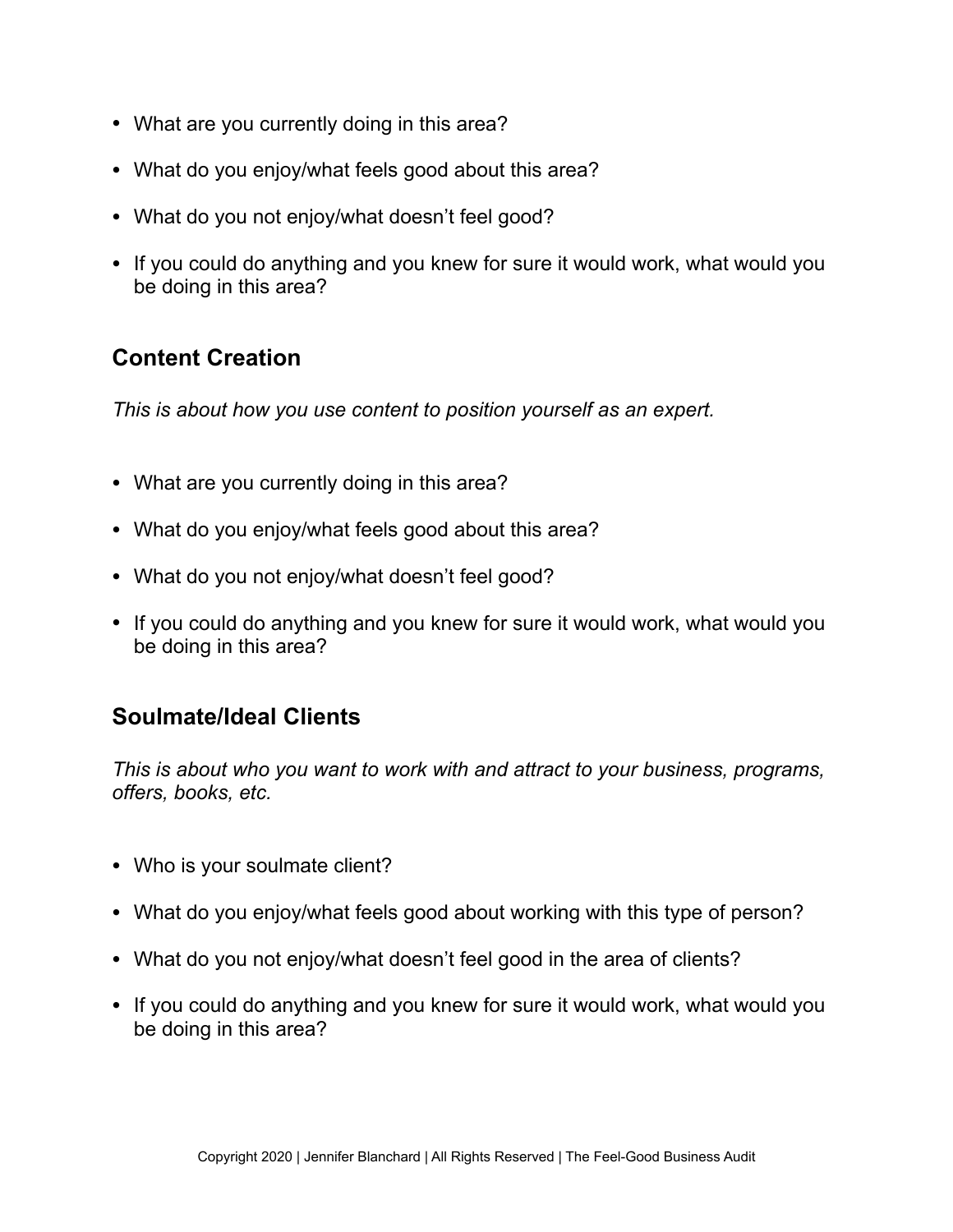### **Marketing**

*This is about visibility and how you promote your business online and/or offline.* 

- What are you currently doing in this area?
- What do you enjoy/what feels good about this area?
- What do you not enjoy/what doesn't feel good?
- If you could do anything and you knew for sure it would work, what would you be doing in this area?

### **Selling**

*This is about how you sell your offers, products and/or the stuff you create.* 

- What are you currently doing in this area?
- What do you enjoy/what feels good about this area?
- What do you not enjoy/what doesn't feel good?
- If you could do anything and you knew for sure it would work, what would you be doing in this area?

#### **Monthly Investments**

*This is about the things you invest in—aka spend money on—every month in your business.* 

- What are you currently doing in this area?
- What do you enjoy/what feels good about this area?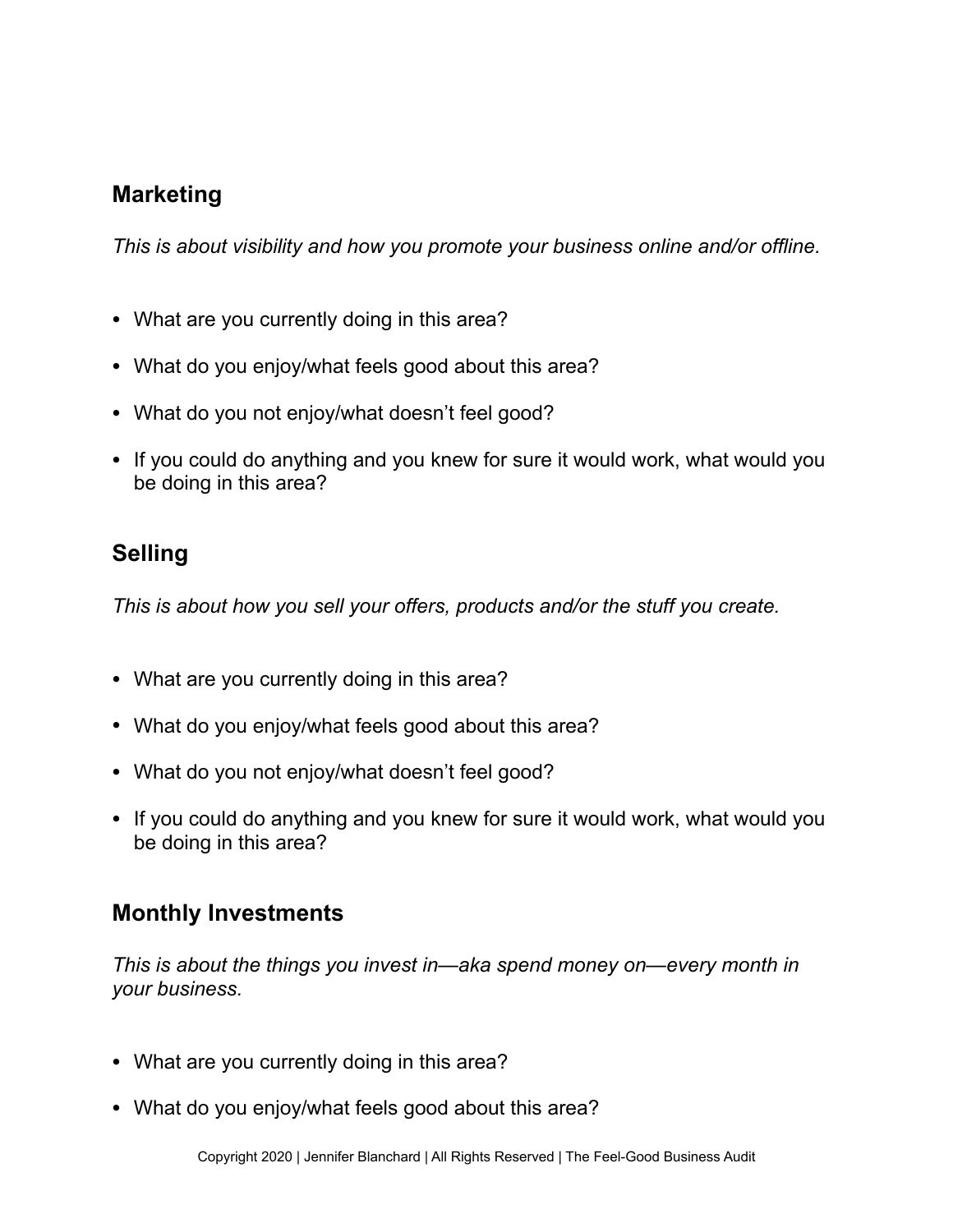- What do you not enjoy/what doesn't feel good?
- If you could do anything and you knew for sure it would work, what would you be doing in this area?

# **Money**

*This is about your money as it relates to your business (and/or in general), including how you manage it, make it, handle it, etc.* 

- What are you currently doing in this area?
- What do you enjoy/what feels good about this area?
- What do you not enjoy/what doesn't feel good?
- If you could do anything and you knew for sure it would work, what would you be doing in this area?

### **Business Systems and Processes**

*This is about the systems you use to run your business and/or the processes you use to get things done in your business.* 

- What are you currently doing in this area?
- What do you enjoy/what feels good about this area?
- What do you not enjoy/what doesn't feel good?
- If you could do anything and you knew for sure it would work, what would you be doing in this area?

# **Business Support and Team Management**

*This is about your virtual team and/or staff who run and/or support your business.*